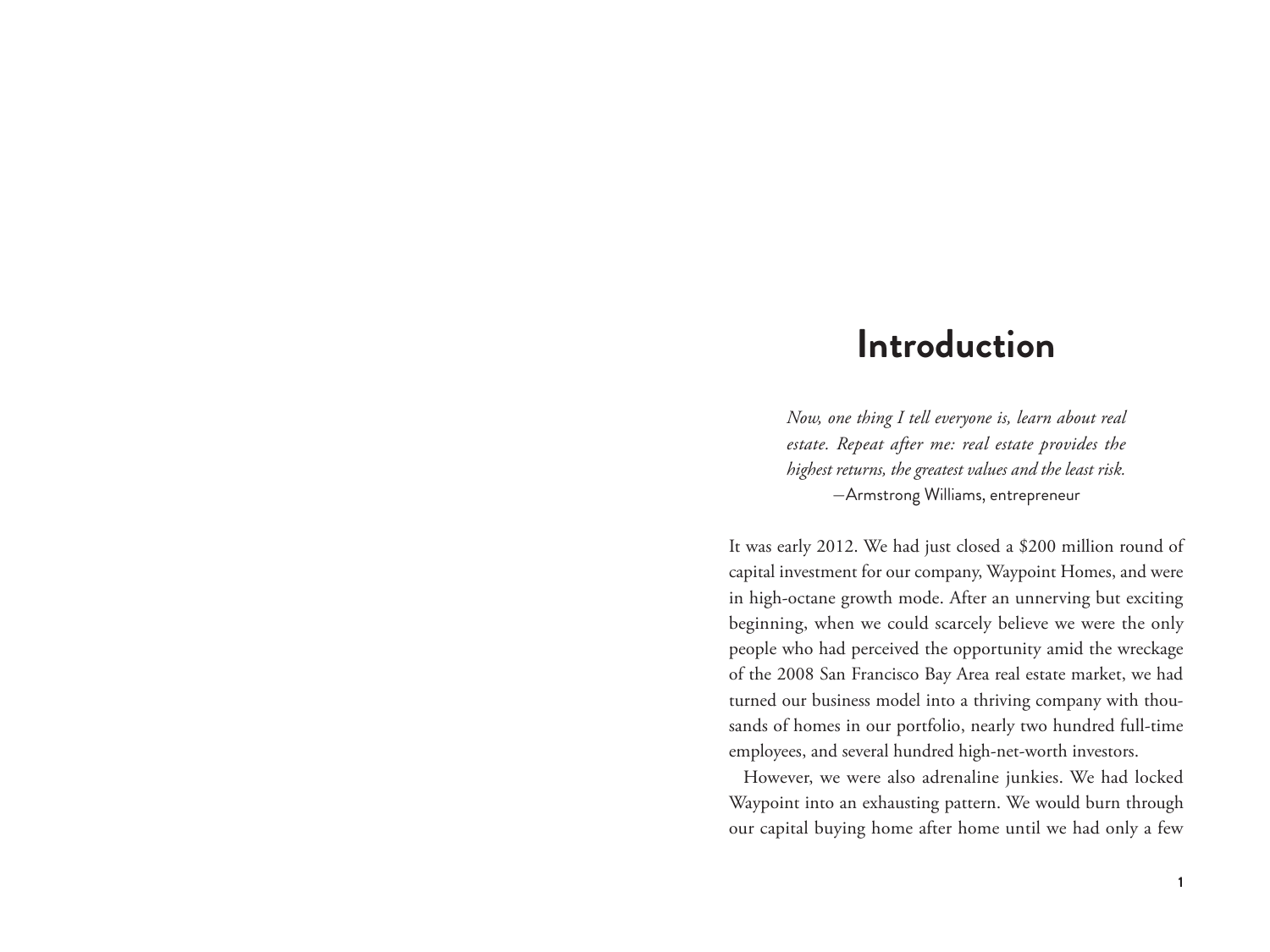months of cash left to keep the lights on and pay our people, like two guys joyriding in a Corvette and headed for a thousand-foot cliff we could see in the distance. More than once we had come to the edge of disaster only to reach out to our network of high-net-worth investors to raise funds just in time to keep us alive—the entrepreneurial equivalent of twisting the wheel, slamming on the brakes, and skidding in a cloud of dust to a heart-stopping halt inches from the edge of a drop-off like something from a Road Runner cartoon.

Think *Thelma & Louise*, only with two guys: a former NFL football player and a UC Berkeley engineer. And while we didn't actually drive off the cliff, we came very close to catastrophe more than once. Then, in 2011 and 2012, our push to grow Waypoint as aggressively as possible took us right to the edge of the abyss. We were down to a few weeks' worth of cash in the bank, with a critical financing deal that had appeared to be a sure thing suddenly unraveling before our eyes in less than twenty-four hours.

Oh, by the way, that was all happening while we were being investigated by the FBI for possible violations of antitrust law and living with the threat of being sent to federal prison! Other than that, 2011 and 2012 were pretty boring.

But if you're really going to appreciate our story and what we did with Waypoint (and our new company, Mynd), we first need to take you to early 2021 and a merry band of outlaw traders on Reddit.

### **GameStop and "Big Short" Thinking**

You probably remember that back in January and February of 2021, a populist uprising of Reddit stock traders drove the price of flailing shopping mall video game retailer GameStop into the stratosphere and stuck it to a bunch of hedge fund investors to the tune of billions of dollars. Quite a victory for the little guy over the Wall Street billionaires, right?

Not so much. There was a little bit of David-beats-Goliath, but mostly what played out with Reddit, Robinhood, GameStop, and the cofounder of Chewy.com and hedge fund giant BlackRock was a cynical, misunderstood example of the scorched-earth investment strategy known as "going short." As you might have guessed from the title of this book, we approach business and finance from the opposite perspective. Here, we'd like to demonstrate why.

You probably know the basics of the story. A Reddit investing group called WallStreetBets, whose members had a penchant for messing with short sellers, found out that some major hedge funds were "shorting" GameStop stock and decided to buy the stock and artificially drive up the price to hurt what they saw as greedy hedge fund billionaires.

"Going short" means you're betting the price of a stock will drop. You profit off that bet by borrowing shares of that stock from someone who owns them, selling the stock, and buying the shares back at a later date to return them to the party you borrowed them from. The short seller bets that after he sells the stock, it will go down in price. Then he can buy the shares back at that lower price and return them to the lender, keeping the difference as profit. Short sellers get in trouble when the price of the stock goes *up*. They're obligated to buy the stock back at that higher price and can lose a fortune. That's called a "short squeeze."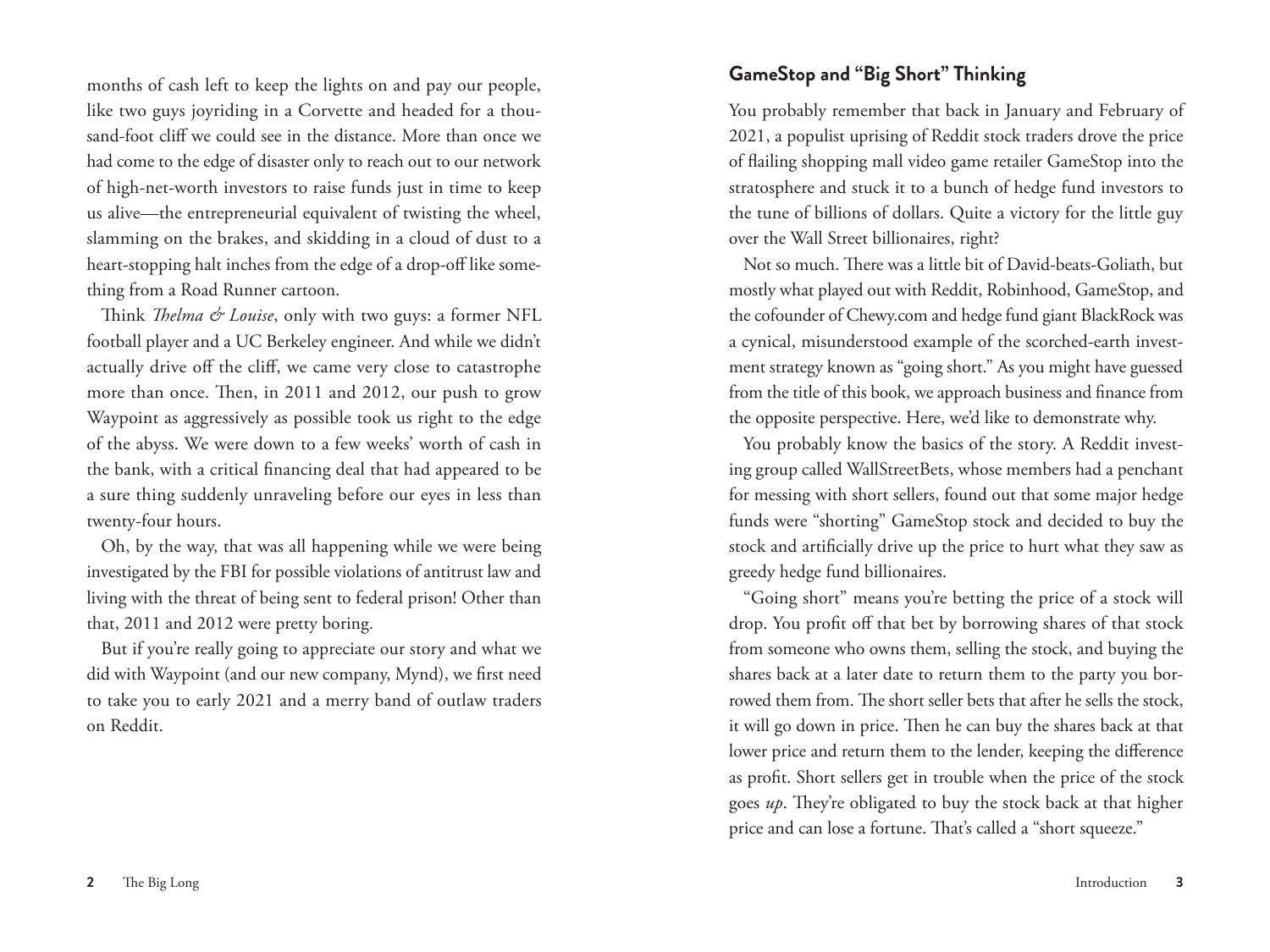That's what happened to some of the hedge funds that owned GameStop. Reddit's activities put the short squeeze on some big Wall Street players. But while some WallStreetBets members made a nice profit and a few hedge funds like Melvin Capital and Citron took a beating, the harm to small investors was actually a lot greater, while the rich got richer. Trading app Robinhood and other brokerage services suspended trading of GameStop after a six-day GameStop buying binge, bringing a halt to all other trading on those platforms and wiping out an estimated \$11 billion in value. And while BlackRock and Chewy.com cofounder Ryan Cohen made a fortune, plenty of starry-eyed, inexperienced day traders who bought the "meme stock" lost their shirts when the bubble burst.

In other words, the GameStop saga represents capitalism at its worst—cynical, voracious, and willing to manipulate markets for short-term profit with zero concern for the long-term effects. That's the "going short" mindset that made pop culture heroes out of the people featured in best-selling author Michael Lewis's 2011 book *!e Big Short: Inside the Doomsday Machine*. If you haven't read the book, there's a good chance you've seen the Oscar-winning 2015 film of the same name starring Christian Bale and Steve Carrell.

Both the book and the film chronicle the run-up to the 2008 real estate meltdown that crashed the world economy and the handful of savvy investors who saw the disaster coming and took advantage of their foreknowledge to make billions. The "big short" Lewis referred to in his book was the bet by a small number of investors and others that the US mortgage-backed security market, the largest asset class on the planet, was headed for an unprecedented collapse when millions of over-leveraged borrowers began defaulting on their mortgages en masse.

Popular culture, and especially the movie version of *The Big Short*, have turned the investors who made billions by betting against the housing market into folk heroes, crusaders making the big banks pay for the corruption, greed, and stupidity. But they are no more Robin Hood than the GameStop traders who thought they were sticking it to The Man. "Big short" thinking profits off carnage and misfortune, produces nothing, and leaves devastation in its wake. It's why the average person hates Wall Street.

We believe capitalism can be more than that. We believe entrepreneurs have a responsibility to build for tomorrow, not just take profits today and head for the hills while regular people deal with the damage. Instead of the big short, we've developed a philosophy we call the "big long." In the financial world, "going long" on an investment means buying an asset with the expectation that it will increase in value over time. In our world, it means thinking big and building something with an eye on creating value for the long term—not just for ourselves, but for shareholders, employees, customers, and the community.

In going for the big long, we thought big and long term from the start, investing our time, effort, and money to create something meaningful, something that would transform the real estate industry, create a new asset class, and even help people who lost their homes to the Great Recession find a path back to homeownership. That's capitalism at its best: creative, productive, and serving people—not just generating profit. That's the guiding star we tried to follow. After you read our story, you can decide for yourself whether we are succeeding.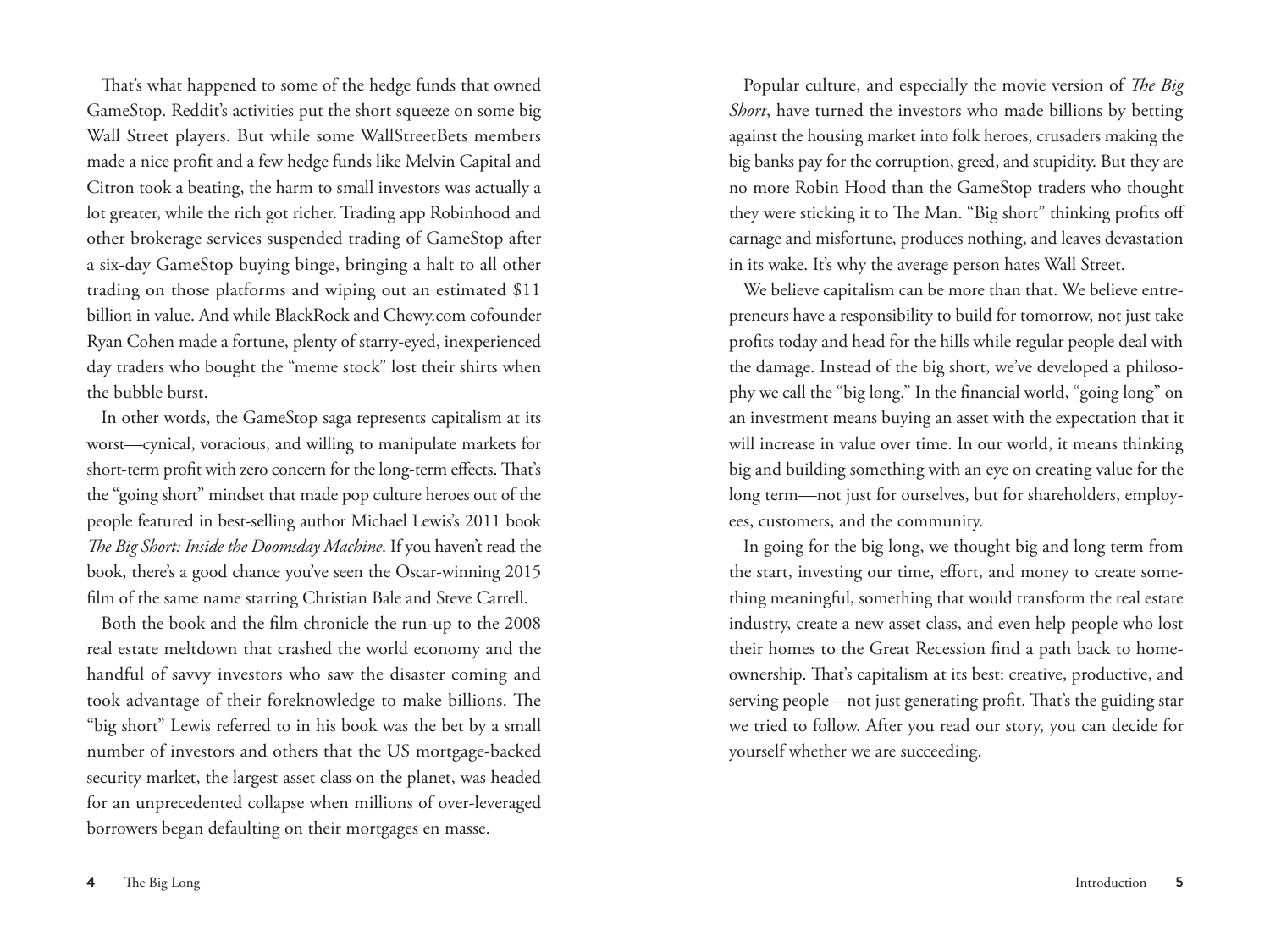#### **Swim or Die**

Since 2009 we'd adhered to our philosophy of "going long" in growing Waypoint Homes, a "buy-and-hold" investor in the single-family rental (SFR) market. Our business model was straightforward: we had developed a proprietary technology platform that helped us locate undervalued single-family homes in real estate markets hit hard by the 2008 foreclosure crisis and then acquired, renovated, rented, and managed them with the same kind of technology-driven efficiency. Our portfolio of rental homes yielded both healthy year-over-year cash flow and longterm asset appreciation while giving renters a path back to owning homes again. It was the polar opposite of the GameStop episode creative, productive, and a terrific business model that no one thought possible.

However, Waypoint was like a shark. Sharks have to swim constantly to keep water and oxygen moving over their gills; if they stop swimming, they asphyxiate. Our company's growth and continued survival depended on our ability to continuously locate, make offers on, and acquire new single-family homes. Naturally, that takes a great deal of capital. We needed sufficient cash to make offers on thousands of homes each month and close on hundreds of them. That's what it took to keep our pipeline full, keep us growing, and satisfy our obligations to our investors.

When Waypoint was smaller, we simply borrowed against our portfolio and used that capital to buy more properties. That had gotten us through our early life, but our growth needs quickly outgrew that funding source. We moved to raising private funds from wealthy individuals who sought long-term profits from the SFR market. By 2012, we had raised three funds that were performing very well. But now even that well of capital was beginning to run dry. To scale Waypoint to a size that would enable us to reach our goals—and to put us in a position to survive inevitable competition from rivals with virtually limitless resources—we needed to do something different: borrow money from a big bank.

Our plan was to raise \$200 million from a private equity firm, secure another \$400 million in debt, buy \$600 million worth of houses, and invest in developing an even more robust technology platform that would enable us to manage our portfolio with optimal efficiency—in effect, to transform SFR from an impossible-to-manage curiosity that left most investors spooked into a bona fide asset class. That would also give us the operating capital to keep the doors open and continue paying our employees.

In December 2011, we locked up the private equity half of the deal with GI Partners and went bank shopping. The good news was that lots of banks were interested. Waypoint was growing quickly, and while we weren't the only player in the market anymore, we had a big head start over well-funded latecomers who were beginning to notice the SFR opportunity but had not yet pulled out their checkbooks.

Nobody had ever tried to structure a debt deal like this for an asset class like ours. We were seeking a single loan that would be secured by a large pool of houses, many of which had not yet been acquired. Technically, we were getting the loan to buy the collateral for the loan—the financial equivalent of pulling yourself up by your own bootstraps. Our business model was too unnerving for some banks. But then we found our bank: Wells Fargo. Much, much more on them later.

Wells Fargo liked our track record and thought our growth model was sound, and we settled into a six-month process of putting together an unprecedented deal. During the negotiations,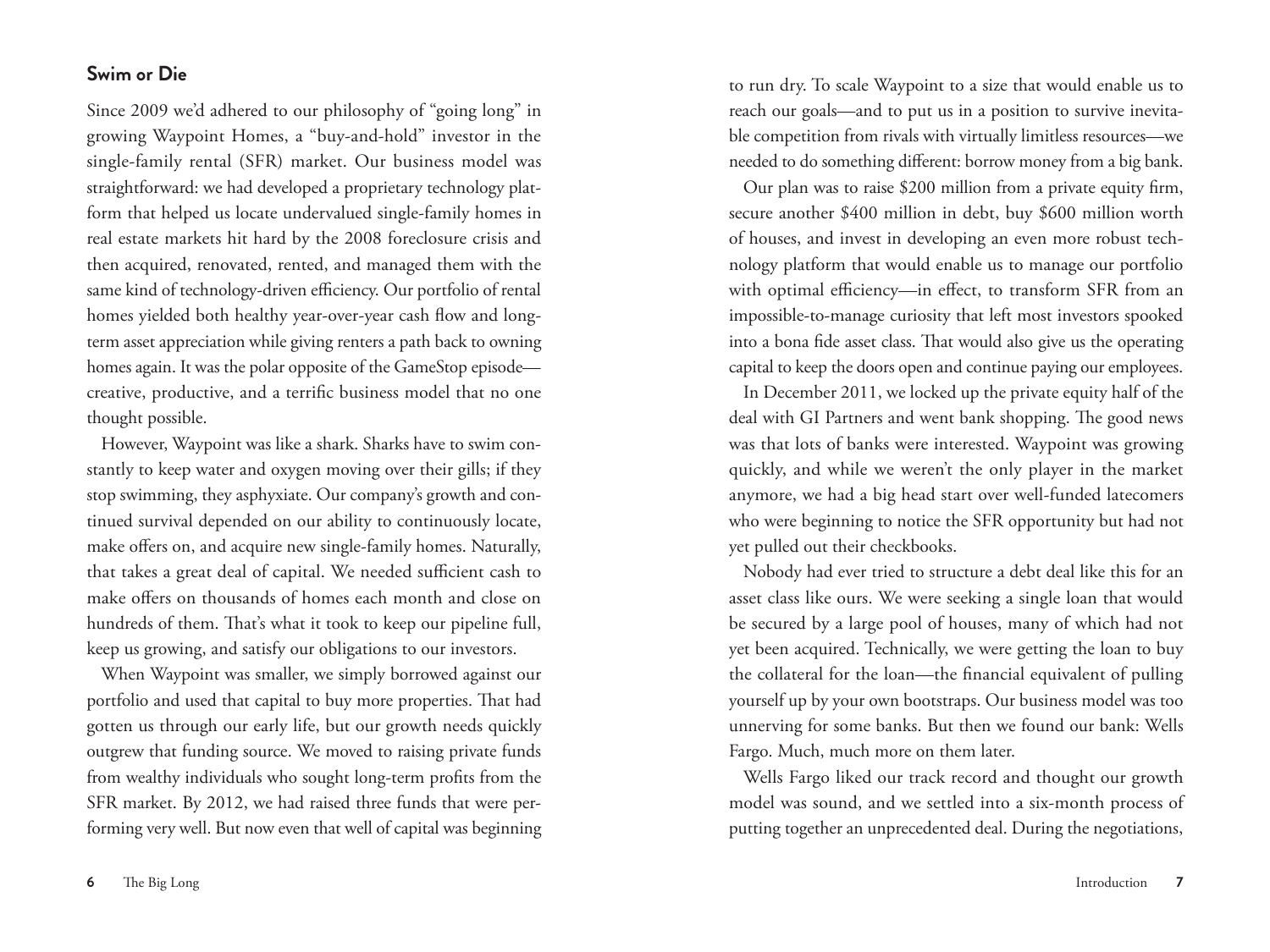we also realized that a tremendous irony was playing out. If we closed the deal, Wells Fargo would be lending us money on some of the same properties they had lost when the real estate market collapsed. Like most banks, they had taken massive losses on subprime loan defaults, so they were understandably cautious about our deal and spent months gathering as much information as possible. It's bad enough to be burned once, but no one wants it to happen a second time.

Meanwhile, Waypoint was rapidly burning through the \$200 million from GI Partners by continuing to buy hundreds of homes a month. But even though we were down to perhaps three weeks' worth of cash (a refrain that would repeat many times during Waypoint's existence), as the summer 2012 closing date for the deal approached, we were confident. Excited, even. Soon, we could leave behind the endless cycle of calling investors and raising funds!

Remember that old line about best-laid plans?

Without warning, the bottom fell out of our deal. We've had a running joke for years that a crisis always occurs when at least one of us is on summer vacation. That summer, Doug was in Cape Cod and Colin was in Lake Tahoe when we got the call. Days before our loan was scheduled to close, one of Wells Fargo's highest-ranking executives saw the deal . . . *for the first time*. We're not sure how that happened, but we know what happened next. He killed the deal. With the stroke of a pen, our loan was dead. So, possibly, was Waypoint.

So much for vacation plans. This was a five-alarm fire. We raced back to San Francisco and began putting together emergency plans that would let us keep Waypoint's doors open while we searched for new funding options. One option was to lay off 70 percent of our employees but keep a small satellite operation alive to manage our existing SFR portfolio. If we did that, rent would keep coming in and our homes would appreciate, but buying new inventory would be out of the question. Our economics in the GI Partners deal would also be at risk because our fee hurdles were predicated on securing debt. Without debt, we would never hit our goals and earn our promoted interest.

We also hated the idea of letting any of our people go. We had built a tight-knit team over the past four years, one that grew in a high-intensity, perform-or-perish kind of environment that created a bond among its survivors—a bond that still exists today.

#### **Citibank to the Rescue**

So, before taking any drastic measures, we decided to see if we could find another bank that would do our debt deal. At the same time, we did something we had hoped we'd never have to do again: raise another fund. We had already met with Citibank, and we circled back to them to see if they would work with us. At the same time, we called every investor on our list. Knowing that we were at risk of going to this particular well once too often, we worked hard to create an impression of scarcity that would make investing more enticing.

We told our network of high-net-worth individuals that this would be our last noninstitutional deal ever. "Get in now, while you can" was the pitch. Thank God it worked. Over two exhausting, stressful weeks of twelve-hour days during what was supposed to be our summer vacation—keep in mind, this was happening *while* we were being investigated by the FBI—we raised \$30 million. That was fund number four.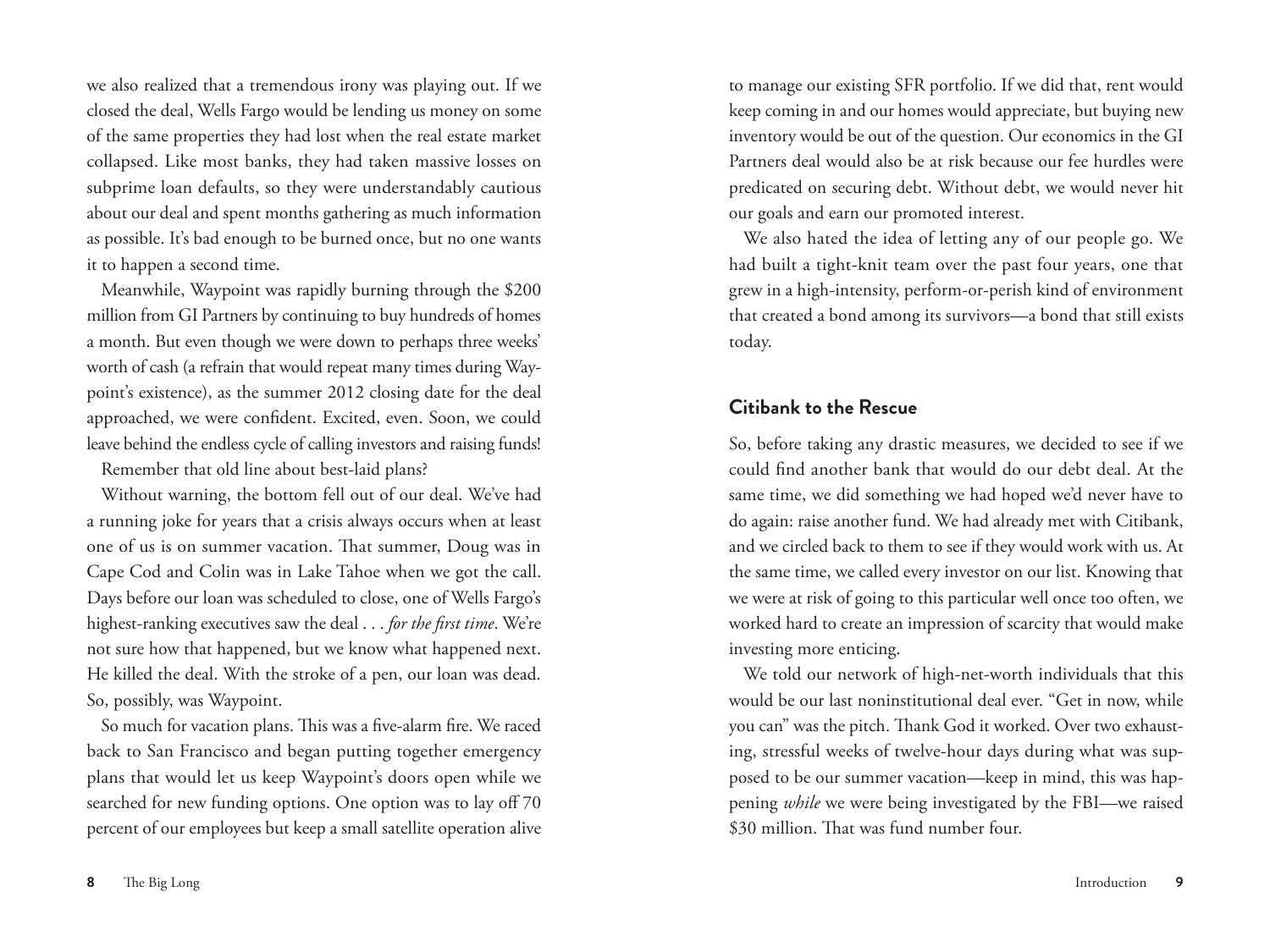We had a bridge that would keep us alive while we closed institutional funding. The trouble was, we were burning so much cash buying homes that the \$30 million only gave us two months of life. We had to close our deal with Citibank, and we had to do it while keeping the whole affair quiet. If we didn't, our employees might panic and start looking for new jobs. We needed them to remain focused on their work: making offers, overseeing renovations, and managing our properties. So we put on our calm faces while Doug ran the company, Colin took the lead on property acquisitions, and our third managing director, Gary Beasley, dealt with Citibank.

Citibank became our knight in shining armor. We closed the deal in just six weeks. On October 3, 2012, a story came out in the *Wall Street Journal*: Waypoint Real Estate Group had closed \$245 million in loans from Citigroup. It was the first largepooled debt facility for SFR in history. We would live to fight another day.

Ironically, Wells Fargo, which hung us out to dry by pulling out of our debt deal at the eleventh hour and fifty-ninth minute, later became a business partner and an investor in our follow-up company, Mynd. But that's a story for later in the book.

#### **Going Big When Everyone Is Thinking Small**

When all this financial drama occurred, Waypoint was still one of the only small, individual partnerships to enjoy large-scale, lasting success in the SFR industry. All our later competitors were huge corporations with the ability to raise and spend massive amounts of capital: Blackstone, the biggest owner of real estate on the planet; Colony American Homes; Starwood; and American Homes 4 Rent. We were there before any of them.

However, when we launched Waypoint in 2009, nobody really wanted anything to do with the SFR market. It was considered too chaotic, too widely dispersed, and too fractious. Rather than investing in a few large buildings containing hundreds of residential units, SFR meant buying and managing individual residences that might be distributed over thousands of square miles. With no single point of contact and hundreds or thousands of individual tenants to deal with, investors regarded SFR as akin to herding feral cats. It wasn't until mid-2011, after we built the technology infrastructure the sector had always lacked and created a scalable, growing operation, that large institutional investors roared into the space and began throwing huge amounts of money at the SFR market.

If you'll pardon us for taking a brief victory lap, Waypoint was the first company to establish SFR as a legitimate, mainstream investment opportunity and attract institutional capital. We probably weren't the first entrepreneurs to imagine SFR as something more than the purview of "buy-and-flip" investors, but we were the first to look at the map of scattered, independent properties with no central hub for underwriting, renter acquisition, communications, or maintenance and say, "Hey, what if we *became* the hub?"

In other words, when most everyone else was thinking small about SFR, we had the nerve to think big and go long. That's the story we want to tell in this book—not that we're smarter than everybody else or more visionary, but that by thinking big and going long when nearly everyone else around you is thinking small or chasing short-term profit, you can build something extraordinary that helps people and even changes an industry.

There were other talented, bold entrepreneurs out there trying to build scalable platforms. We may have raised the first institutional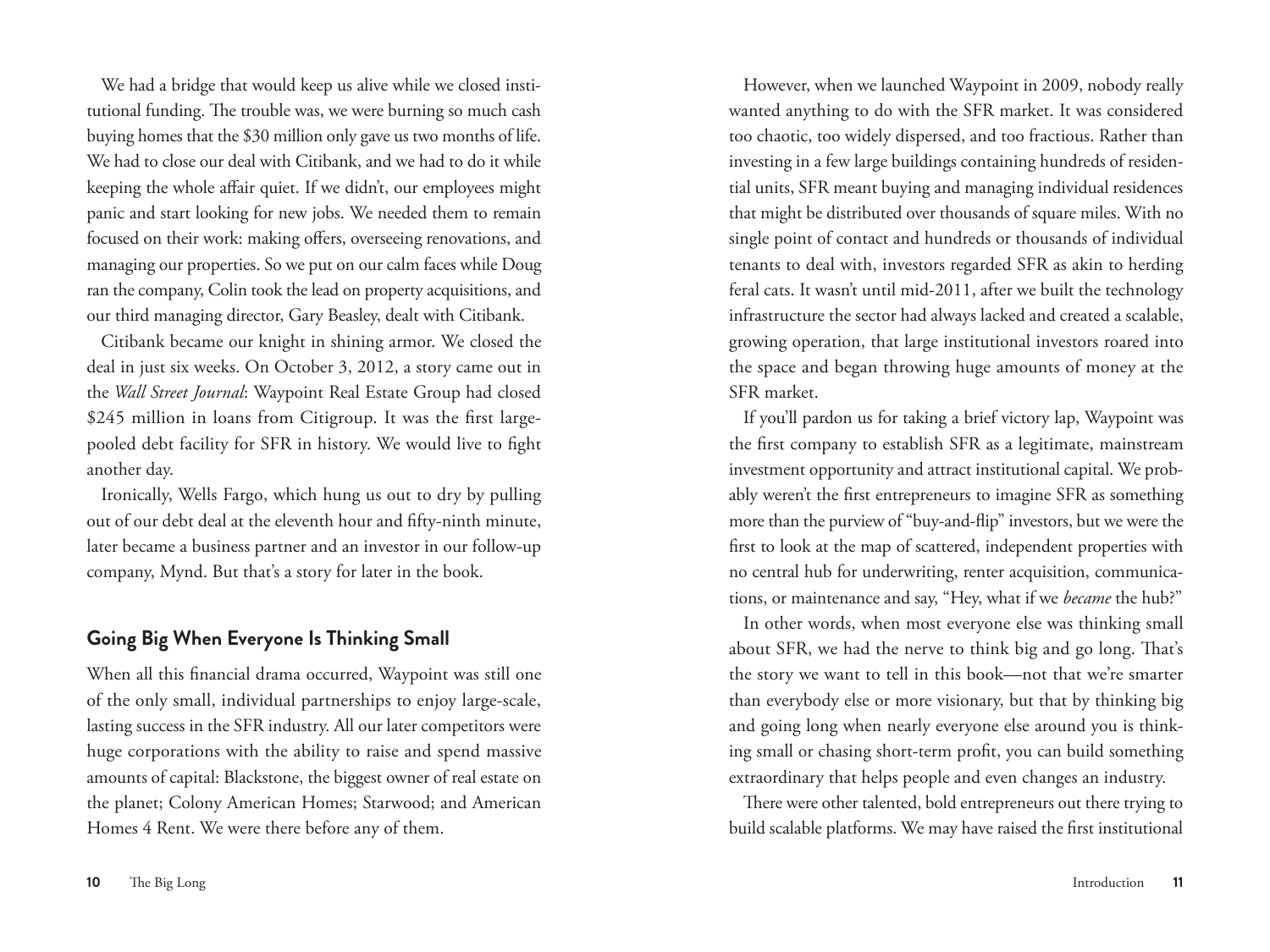capital and led the way in terms of building out industry-changing technology, but these companies were legitimate pioneers too. The Treehouse team from Phoenix, led by Dallas Tanner, ended up selling to Blackstone and becoming Invitation Homes, where Dallas serves as CEO today. Former hedge fund manager Aaron Edelheit started the American Home and did a great job of building that company up until he sold it to Silver Bay. American Residential Properties was another outstanding early company, led by Steve Schmitz and Laurie Hawks. They did a great job of building up a portfolio in the Phoenix area that was later acquired by American Homes 4 Rent.

#### **The Opportunity Everyone Saw but No One Saw**

No one could have predicted the growth of SFR as an asset class when the world seemed to be ending back in 2008. The real estate market had collapsed, the economy was in free-fall, and it looked like we were headed into a second Great Depression. In 2008, Silicon Valley real estate prices fell to their lowest point since 2002; it was the area's worst year for home sales in decades. People everywhere were losing their jobs, the stock market was plummeting, and homeowners in blue-collar East Bay cities like Pittsburg, Richmond, and Vallejo were getting crushed by falling home values, job losses, and foreclosures.

According to the *San Francisco Chronicle*, of the more than twelve thousand Bay Area homes that went into foreclosure in the third quarter of 2008—an increase of 273 percent over 2007— 6,183 were in Alameda and Contra Costa Counties, and most of those were in the poorest communities. By the time the carnage was over, housing prices nationwide had dropped 23 percent, and

homes in East Bay cities like Antioch and Richmond had lost up to 70 percent of their value. This was a human tragedy because families were winding up on the street.

During that dark time, we were both fortunate enough to be financially secure, with the luxury of looking for new investment opportunities. However, practically everyone in Silicon Valley and the real estate investor community had dismissed the idea of pursuing single-family rentals. The conventional wisdom was that the inventory was too decentralized, dealing with tenants was too time consuming and expensive, and getting to scale would take too much cash. Given the undercurrent of fear and panic that was everywhere, it seemed safer to stick with multifamily or commercial real estate.

However, we saw something nobody else was able or willing to see. Perhaps we were ignorant or stubborn, but whatever the reason, we didn't dismiss the idea of SFR as a business model out of hand. Instead, we said, "Let's not settle for assumptions, anecdotes, and conventional wisdom. Let's gather the data and see what they say." We figured if the data told us that the conventional wisdom was right and SFR really was a quagmire, we would lose nothing but a little time.

When we looked at the data, we saw a market with extraordinary profit and growth potential sitting there in plain sight, with no one taking advantage. Our willingness to take a closer look at the math and the trends behind the Bay Area housing crisis, not to mention the increasing power and availability of mobile and cloud computing and big data, became an opportunity that changed our lives and transformed the real estate industry.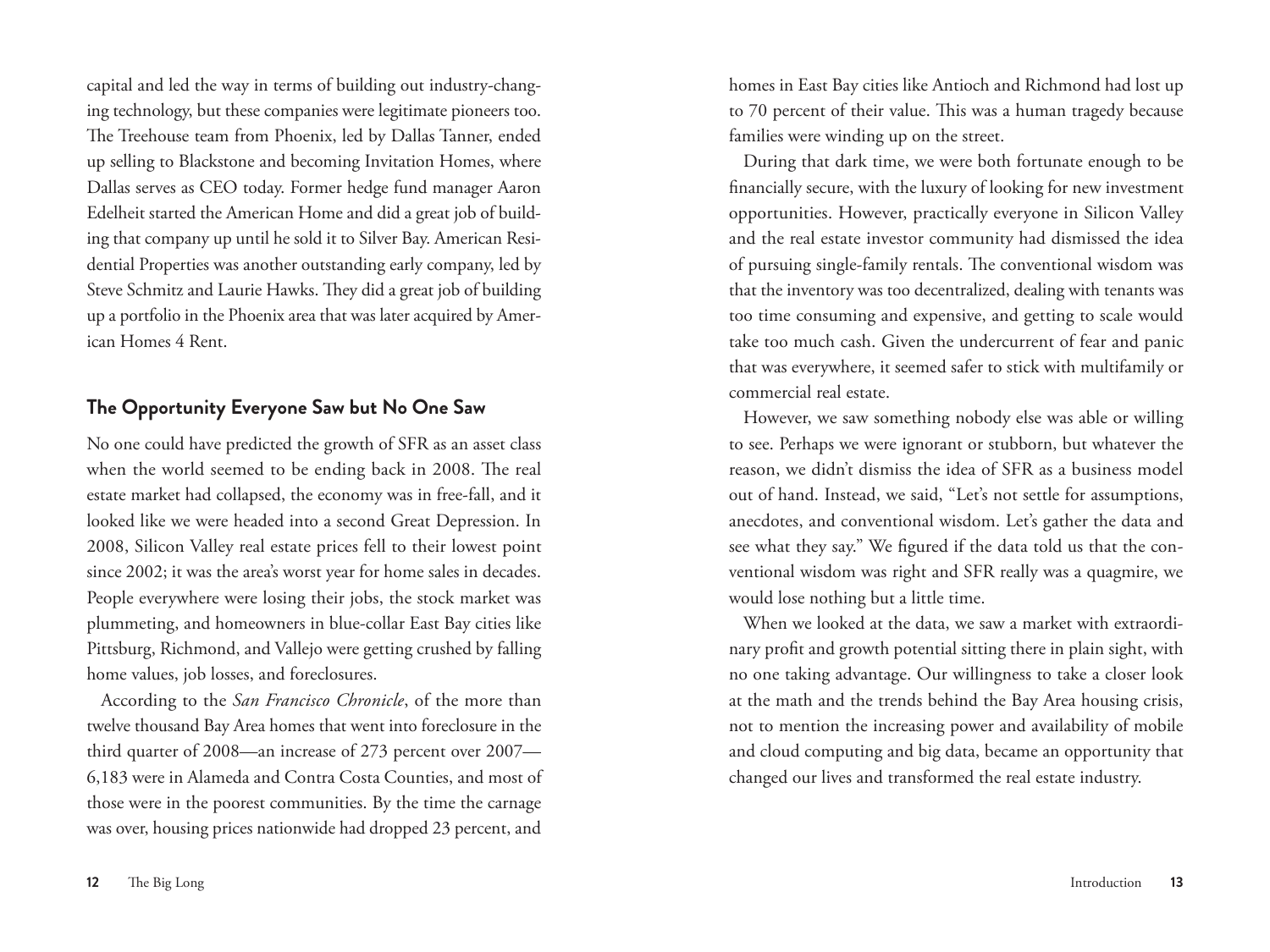## **Big Long Thinking**

Why were we the ones to do this? Why not more experienced real estate investors? Why not one of the giant REITs? In part, it was because of "big long" thinking. When we did a deep dive into the numbers behind the Bay Area SFR market, we saw that while home prices had fallen off a cliff, rents had remained relatively stable. We could've said, "Cool, let's buy four houses, fix them up, and flip them." That's what most investors at the time were doing—thinking small and short term. Instead, we thought big. When we looked at the numbers, the desirability of the Bay Area, the number of foreclosed homes, and the area's relatively solid job market, we immediately scaled up our idea of what was possible. Rather than think in terms of four houses, we thought in terms of four hundred and then four thousand.

The key to Waypoint's origin story is that from the beginning, we thought big and went long on our idea. We began as a small company, because all start-ups do. But from day one, our goal was to acquire as many properties as possible that fit our financial model. We went long for several important reasons:

- **1.** We trusted our data. While other investors were avoiding the SFR market based on gut instinct mixed with fear of the unknown, we believed our hard numbers. Numbers don't lie.
- **2.** Our confidence that Bay Area real estate market valuations would rebound.
- **3.** The once-in-a-lifetime prospect of being first in a potentially enormous and untapped market.
- **4.** The chance to define a new industry.
- **5.** The opportunity to help people and rebuild communities gutted by the crisis.

**6.** The inevitability that, sooner or later, the big, private equity firms would get wind of the opportunity in SFR and quickly swoop in. We wanted to be big and established before that happened.

Big long thinking is the success secret we want to share with you. Going long on your ideas when everyone else is counseling caution comes with risks, but it also has the potential to pay off in ways that short-sale thinking cannot. How do you know when you're approaching a business opportunity or investment in this way? First, you're probably one of the few people (maybe the only person) who sees the opportunity for what it is; everyone else is stuck in their own bias or fear. You're probably the first mover, or one of the first movers, in the vertical. You probably have a body of data proving that the opportunity is real, which we did. Our data was so compelling we could scarcely believe no one else was doing what we were doing.

But maybe the signal trait of big long thinking is that you're thinking big from the outset. Your year-one goal isn't to move into an office with six employees and fund yourself with a home equity line of credit. It's to land a \$5 million seed round of funding on your way to a \$30 million C round as you grow fast and grab market share before anyone else knows what's happening. Sounds fun, right? It was.

#### **How We Did What We Did**

We're going to share with you the thought processes, strategies, and tricks that enabled us to turn the "impossible" SFR market into a pioneering real estate investment trust (REIT) that had